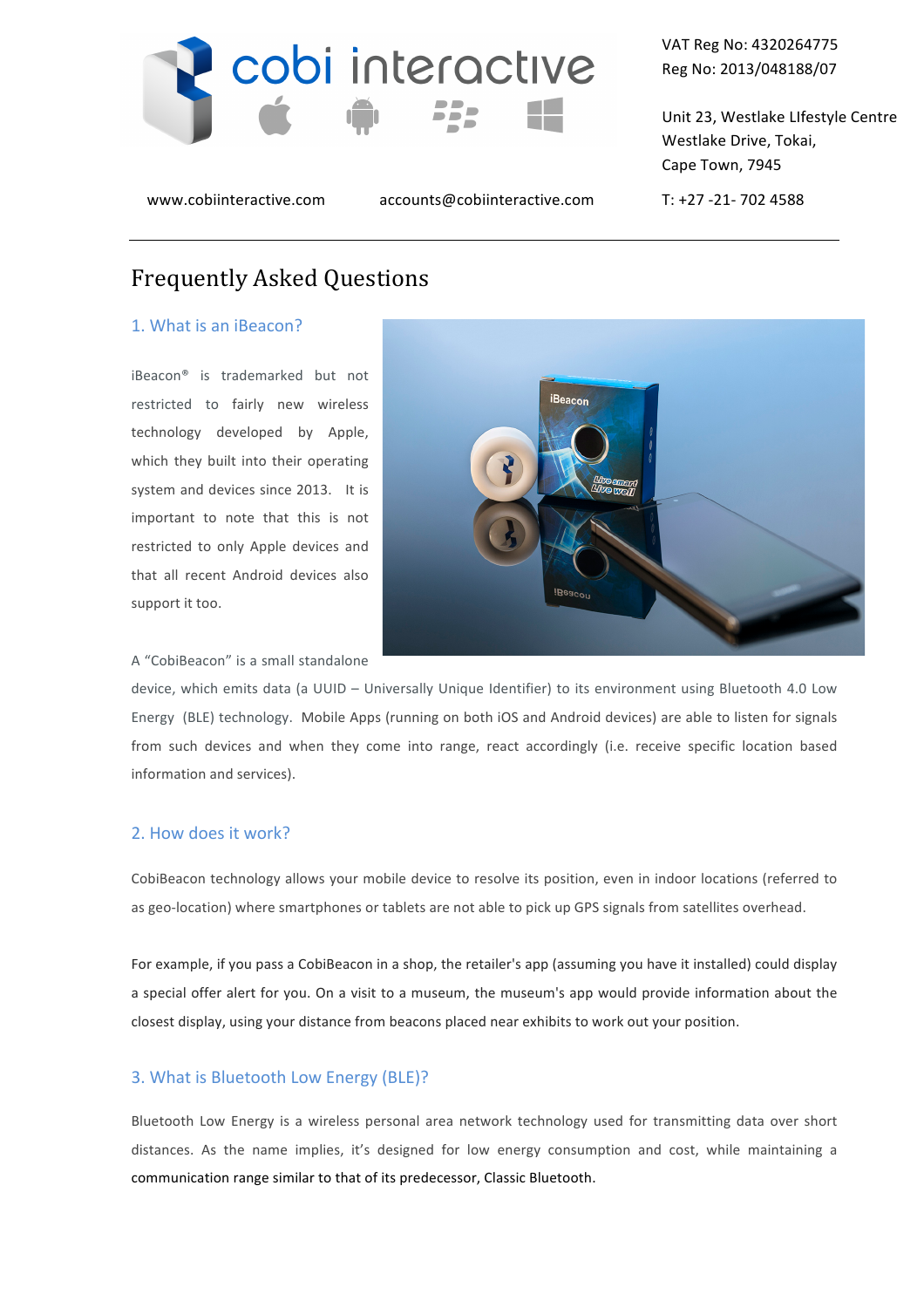## 4. How is BLE different from Regular Bluetooth?

- Power Consumption: Bluetooth LE has low energy requirements. It can last over 2 years on a single coin cell battery.
- Lower Cost: BLE is 60-80% cheaper than traditional Bluetooth.
- Application: BLE is ideal for simple applications requiring small periodic transfers of data. Classic Bluetooth is preferred for more complex applications requiring consistent communication and more data throughput.

## 5. BLE Transmission intervals

Transmission can happen in intervals from 20ms to 10 seconds. The shorter the Broadcasting interval (ie the more frequent the broadcast) the more battery life will be used, however this allows for quicker discovery by smartphones and other listening devices.

# 6. What is the range of the Beacon's signal?

Maximum range on the market currently is between 65-70m, making Beacons ideal for indoor location tracking and awareness. Some Beacon's however only have a range of 30-40m.

# 7. Which devices are compatible with Beacons?

- The minimum hardware requirement is Bluetooth 4.0 technology
- iBeacon first arrived in iOS7.0, which means it works with iPhone 4s or later, iPad (third generation and onwards) iPad mini and iPod touch (fifth generation or later).
- As mentioned in a previous question, the same BLE technology is also compatible with Android 4.3 (Jelly Bean) or greater
- Here are some of the Beacon compatible devices:
	- o iPad (3rd generation) and later
	- o iPad Mini (1st generation) and later
	- o iPod Touch (5th generation)
	- o Samsung Galaxy S3/S4/S4 Mini/S5
	- o Samsung Galaxy Note 2/3
	- o HTC One
	- o Google/LG Nexus 7 (2013 version)/Nexus 4/Nexus 5
	- o HTC Butterfly (aka Droid DNA)
	- $\circ$  Macintosh computers with OS X Mavericks (10.9) and Bluetooth 4.0 using the MacBeacon application from Radius Networks